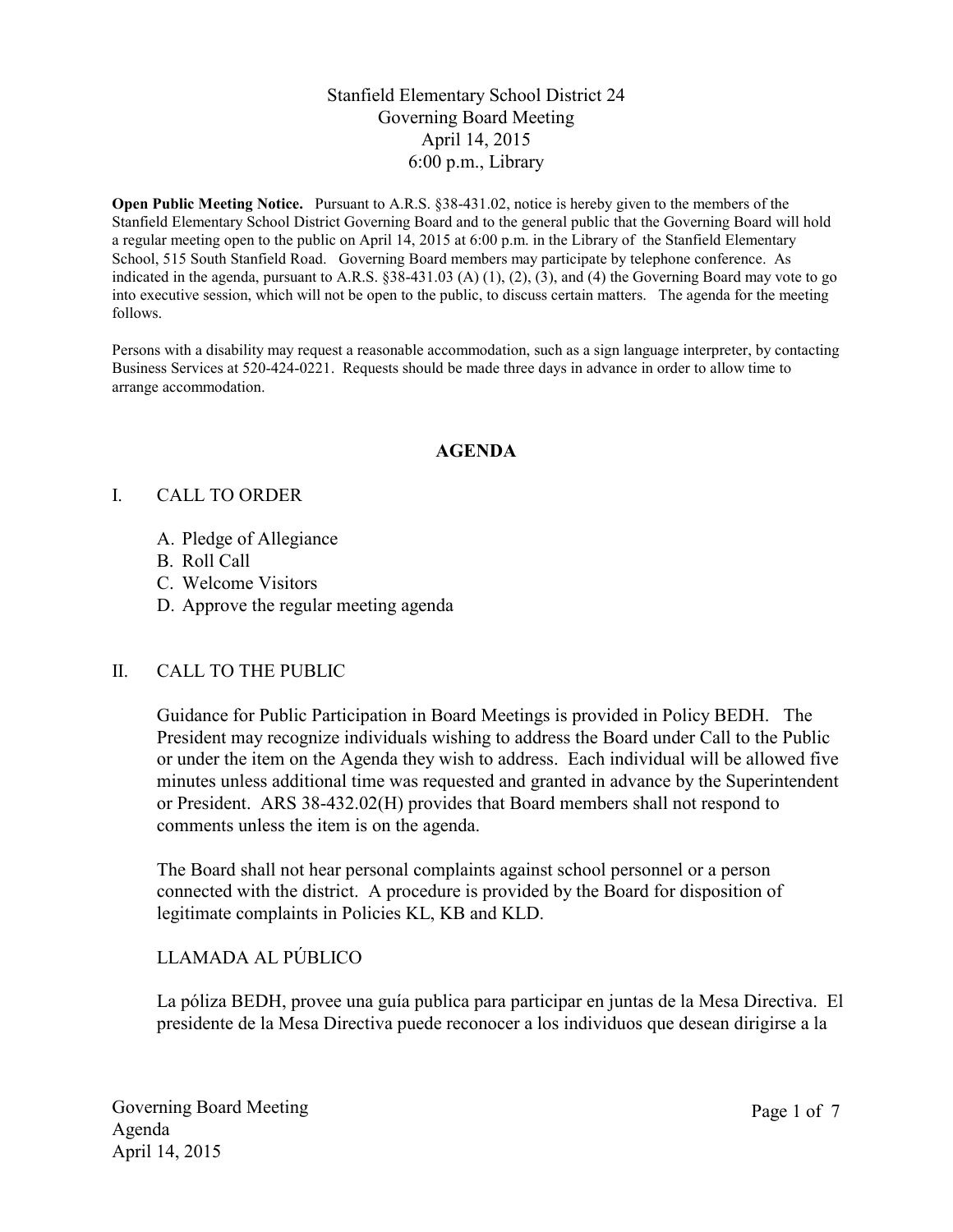mesa bajo llamada al público o bajo el artículo en la agenda que desean tratar. A cada individuo se le otorgaran cinco minutos de tiempo, a menos que el Presidente o Superintendente le hayan concedido tiempo adicional por adelantado. La Póliza ARS 38- 432.02 dice que ningún miembro de la mesa responderá a ningún tipo de comentarios de temas que no estén en la agenda.

La mesa no oirá quejas personales en contra de personal de la escuela o personas que tengan alguna conexión con el Distrito. Para este tipo de quejas la mesa provee otro tipo de procedimientos para la disposición de quejas legítimas las cuales se encuentran en las siguientes Pólizas KL, KB, y KLD.

#### III. APPROVAL OF MINUTES

Approve the March 19, 2015 regular governing board meeting minutes.

## IV. AWARDS AND RECOGNITIONS

- A. Students of the Month
- B. Employees of the Month
- 1. Certified: Angela Richter
- 2. Classified: Rose Gamez

## V. REPORTS

- A. Superintendent's Report
	- 1. End of Legislative Session
	- 2. FY16 budget
- B. March Public Funds Expenditure Reports (Pages 1-4)
- C. March Student Activities Report (Page 5)
- D. Principal's Report (Page 6)
- E. Operations Support Services Reports (Pages 7-9)
	- 1. Maintenance
	- 2. Transportation
	- 3. Technology

## VI. NEW BUSINESS ACTION ITEMS – PERSONNEL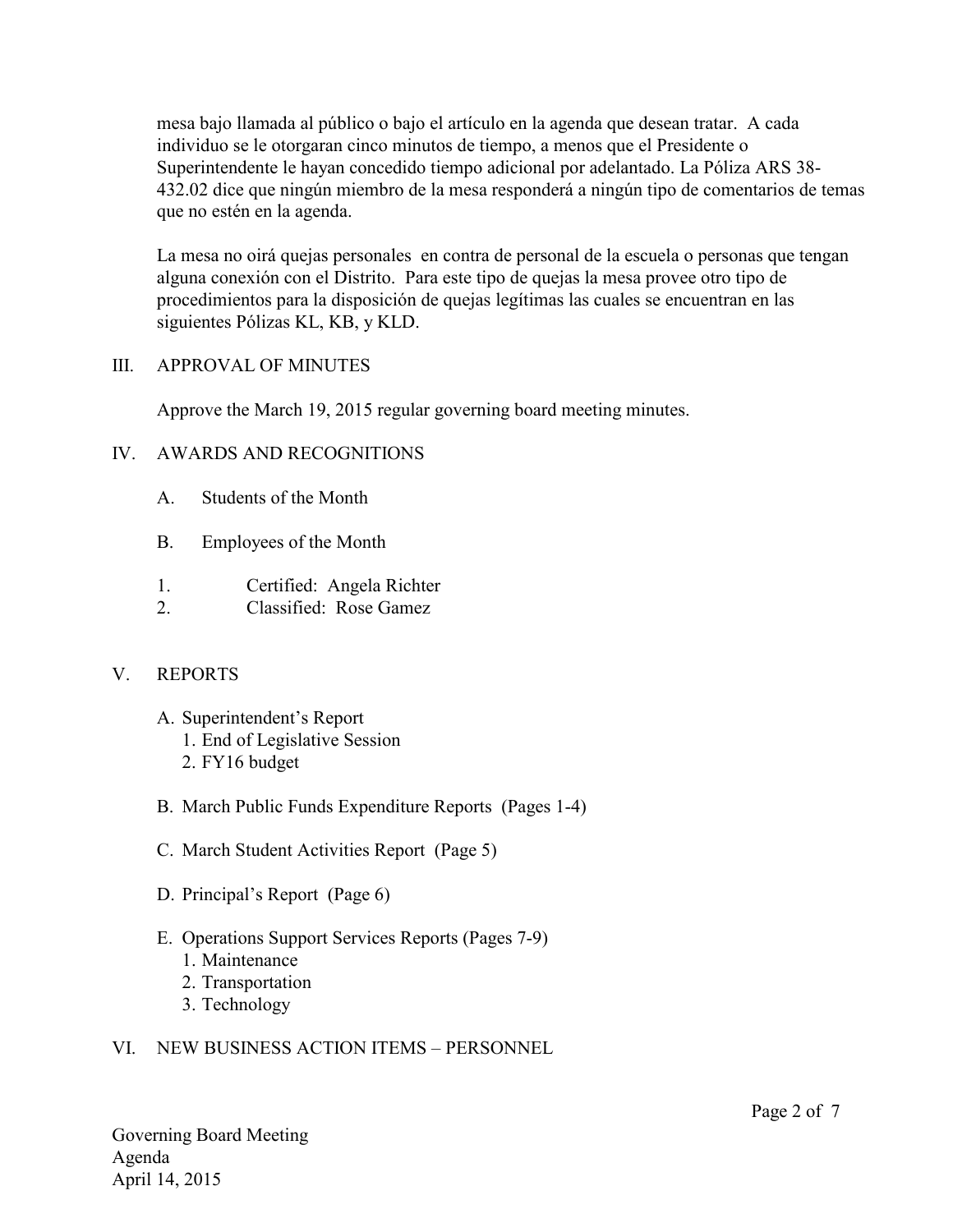All hiring is pending satisfactory completion of background investigation, records verification, and fingerprint report.

- A. Accept resignation of Jessica Holley, Teacher, effective May 22, 2015 (Page 10)
- B. Accept resignation of Janice Rhodes-Callaway, Driver and Driver Trainer, effective May 22, 2015 (Page 11)
- C. Accept resignation of Christine Friedemann, Teacher, effective May 22, 2015 (Page 12)
- D. Accept resignation of Rosemary Gagnon, Teacher, effective May 22, 2015 (Page 13)
- E. Approve hire effective April 6 , 2015, Notice of "At Will" Appointment, 189-day schedule of Blanca Campa Zavala, Custodian
- F. Approve hire effective April 15, 2015, Notice of "at Will" Appointment, 189-day schedule of Luis Espuma, Maintenance I
- G. Approve contract renewal for school year 2015-16 Teacher Contracts:
	- 1. Michael Bailin
	- 2. Selina Bennett
	- 3. George Carmen
	- 4. Jacquelynn Cook
	- 5. Tracy Dove
	- 6. Shiela Garland
	- 7. Yvette Hernandez
	- 8. Noemi Herrera-Vasquez
	- 9. Gerald Hoffman
	- 10. Pamela Houston
	- 11. Darrell Keel
	- 12. Sigrid Lawyer
	- 13. Caroline Ogutu
	- 14. Nancy Patterson
	- 15. Rachel Rascon
	- 16. Analise Rodriguez-Valdez
	- 17. Angela Richter
	- 18. Laura Scavo
	- 19. Tiffany Shaw
	- 20. Bonnie Tait
	- 21. Ellen Tembo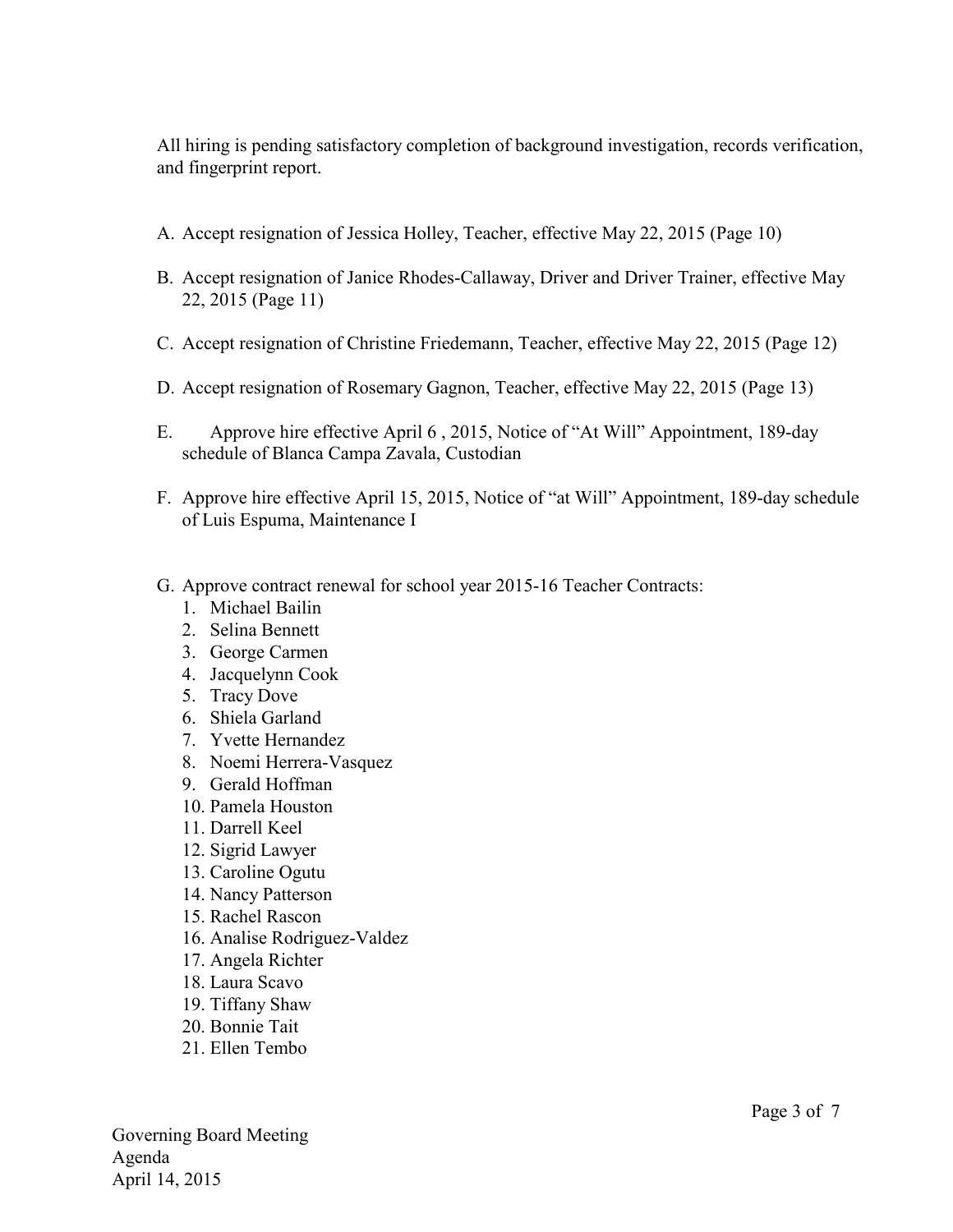- 22. Joann Wilt
- 23. Nancy Yazzie
- H. Approve contract renewal Teacher Contract, Teacher on Assignment, for the 2015-16 school year:
	- 1. Elvira Massoud, Administration Support
	- 2. Vera Koppinger-Renna, Learning Coach
	- 3. Derrick Murdock, Learning Coach
- I. Approve rehire, Part-Time Variable Schedule Teacher Appointment, Learning Coach, for the 2015-16 school year, effective July 15, 2015:

1. Kimberly Christie, Teacher, not to exceed 0.5 FTE at \$206 daily, prorated for partial days.

- J. Approve rehire, Part-Time Variable Schedule Teacher Appointment, for 2015-16, effective July 15, 2015:
	- 1. Rosemary Rodriguez, Teacher, not to exceed 0.5 FTE at \$200 daily, prorated for partial days.
	- 2. Kathryn Cook, SAIS, Technology and Data collection support, not to exceed 0.4 FTE at \$200 daily, prorated for partial days
	- 3. Patricia Lannon, Teacher, not to exceed 0.5 FTE at \$200 daily, prorated for partial days.
	- 4. Maria Garcia, Teacher, not to exceed 0.5 FTE at \$200 daily, prorated for partial days
- K. Approve hire for 2015-16, notice of Substitute Teacher Appointment:
	- 1. Paul Aaroney
	- 2. Alice Bailin
	- 3. Dolores Cunning
	- 4. Maryeileen Flanagan
	- 5. Susanna Glowacki
	- 6. Albert Pellegrini
	- 7. Joan Tarkin
	- 8. Anna Urbaniak
- L. Approve 2015-16 Extra Duty Contracts:
	- 1. 8th Grade Sponsors: Darrell Keel, Gerald Hoffman
	- 2. Native American Cultural Club George Carmen
	- 3. Yearbook Jacquelynn Cook
	- 2. Student Council Rachel Rascon
	- 3. Gifted Coordinator Sigrid Lawyer
	- 4. SPED Coordinator Bonnie Tait
	- 5. ELL Coordinator Nancy Patterson
	- 6. After School Coordinator Bonnie Tait
	- 7. Athletic Director Yvette Hernandez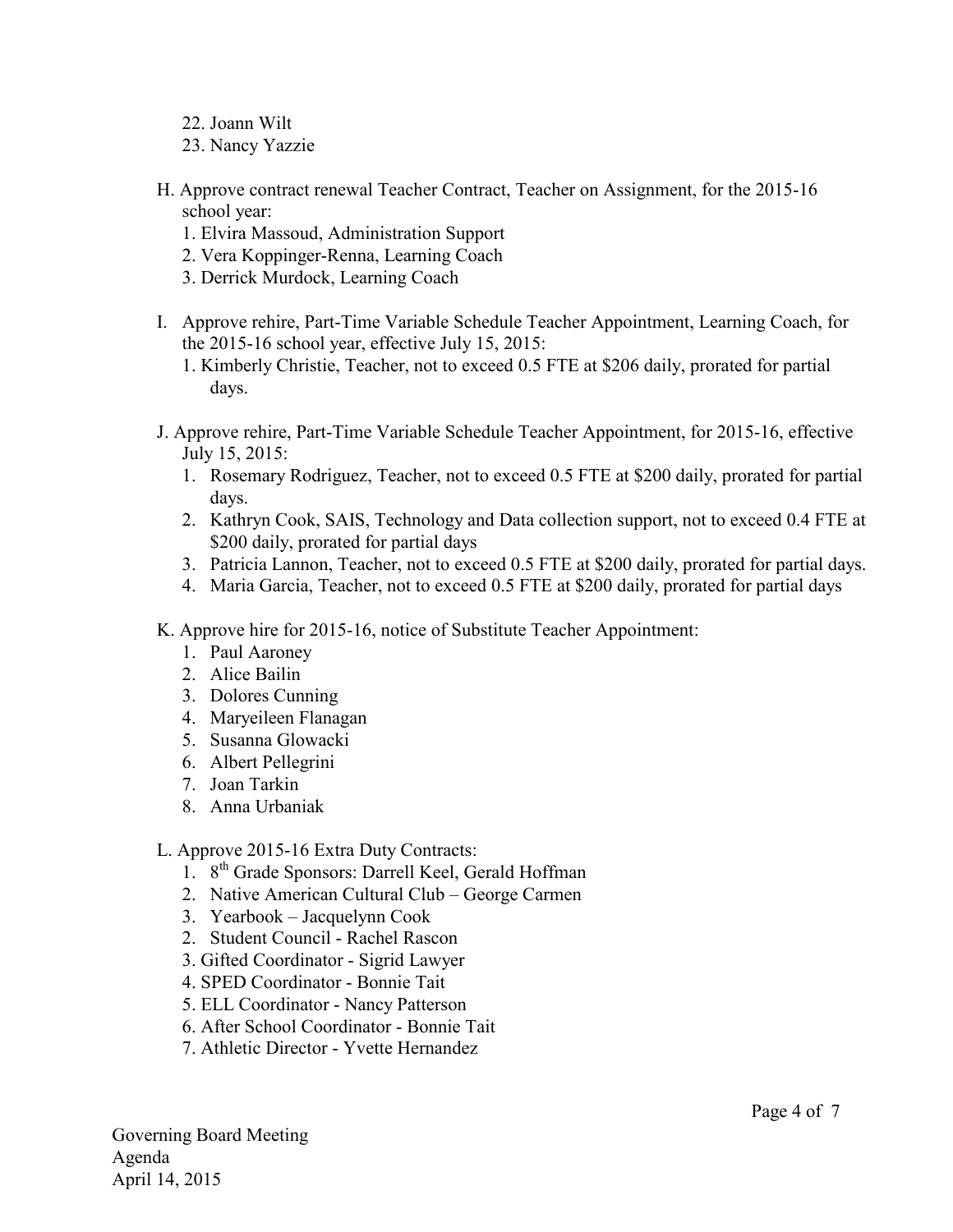- 9. Boys' Soccer Yvette Hernandez
- 10. Boys' Basketball Gerald Hoffman
- 11. Boys' Baseball Gerald Hoffman
- 13. Girls' Volleyball Nancy Yazzie
- 14. Girls' Basketball Gerald Hoffman
- 15. Girls' Soccer Yvette Hernandez
- 16. Track and Field Gerald Hoffman
- 17. Track and Field Yvette Hernandez
- M. Approve extra-duty assignment for Bonnie Tait for 21<sup>st</sup> Century Community Leaning Centers Coordinator for the 2015-2016 school year
- N. Approve extra-duty compensation for all eligible certified for after school tutoring, professional development and other duties as assigned by the Superintendent for FY16.
- O. Approve 2015-16 student discipline hearing officers effective August 1, 2015:
	- 1. Gail Zamar
	- 2. Stephen Bilovesky
	- 3. Donald Roberts

#### VII. NEW BUSINESS ACTION ITEMS – BUSINESS

#### A. Ratify approval of payroll vouchers

- 1. PV121 \$135,606.90
- 2. PV20 \$134,298.67
- B. Ratify approval of expense vouchers
	- 1. EV1541 \$20,513.69
	- 2. EV1542 \$18,703.93
	- 3. EV1543 \$500.00
	- 4. EV1544 \$325.00
	- 5. EV1545 \$15,838.13
- C. Approve the 2015-16 General Statement of Assurances with Olivia Rodriguez and Melissa Sadorf as authorized signers.
- D. Approve sole source procurement and award to Waste Management of Arizona for 2015-16 waste disposal services. (Page 14)
- E. Approve sole source procurement award to Casa Grande Valley Newspapers for 2015- 16 for newspaper services. (Page 15)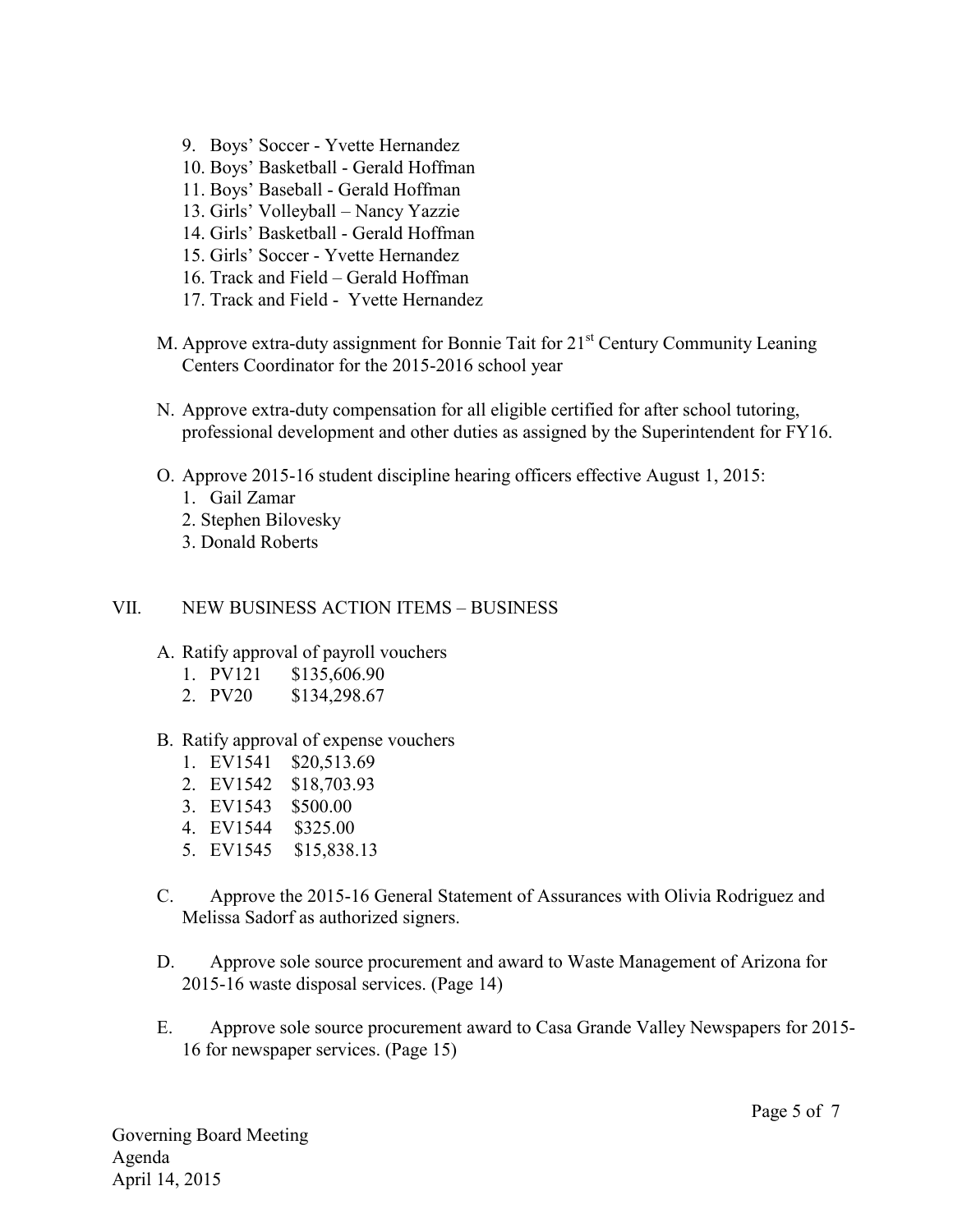- F. Approve the Memorandum of Understanding between Stanfield Elementary School District and Education Superhighway beginning February 24, 2015 and ending February 23, 2018 for technical and procurement consulting expertise to assist with upgrade of Internet Access and WAN network infrastructure to high-speed broadband consistent with future educational goals. (Pages  $16 - 19$ )
- G. Approve award of FY 2015-16 special education related services contracts:
	- 1. Occupational Therapy Jan Becker
	- 2. Speech & Language Therapy Comprehensive Education Solutions, LLC
	- 3. School Psychologist Comprehensive Education Solutions, LLC
	- 4. Physical Therapy Steven Spencer, Every Little Step
- G. Approve purchase of 2015-16 group insurance with the following annual costs per employee. (Pages 20-21)
	- 1. Medical: ASBAIT, \$5,352.00
	- 2. Dental: Ameritas, \$248.16
	- 3. Life and AD&D: Lincoln, \$78.00
	- 4. Voluntary vision: Avesis, \$87.24 employee cost
- H. Approve the ASBAIT Agreement for participation, 2015-16 Policy Statement, Agreement for COBRA Administration through ASBAIT, and Commission Statement. (Pages 22-26)
- I. Approve the Direct Service Agreement between Vail Unified School District and SESD for the SAIS Outreach Program for the 2015-16 school year (Pages 27-29)
- J. Approve the Intergovernmental Agreement for membership by the Stanfield Elementary School District No. 24 into the Beyond Textbooks Program through Vail Unified School District through June 30, 2016 for the purpose of providing curricular materials, assessments and staff development to students and teachers, and approve the basic annual administrative fee of \$8,000 (Pages 30 - 40)

# VIII. NEW BUSINESS ACTION ITEMS – SCHOOL

- A. Approve request of  $8<sup>th</sup>$  grade promotion certificates from the Pinal County Superintendent of Schools (Page 41)
- B. Approve the 2015-2016 Proposition 301 Classroom Site Fund Pay for Performance Plan (Pages  $42 - 50$ )